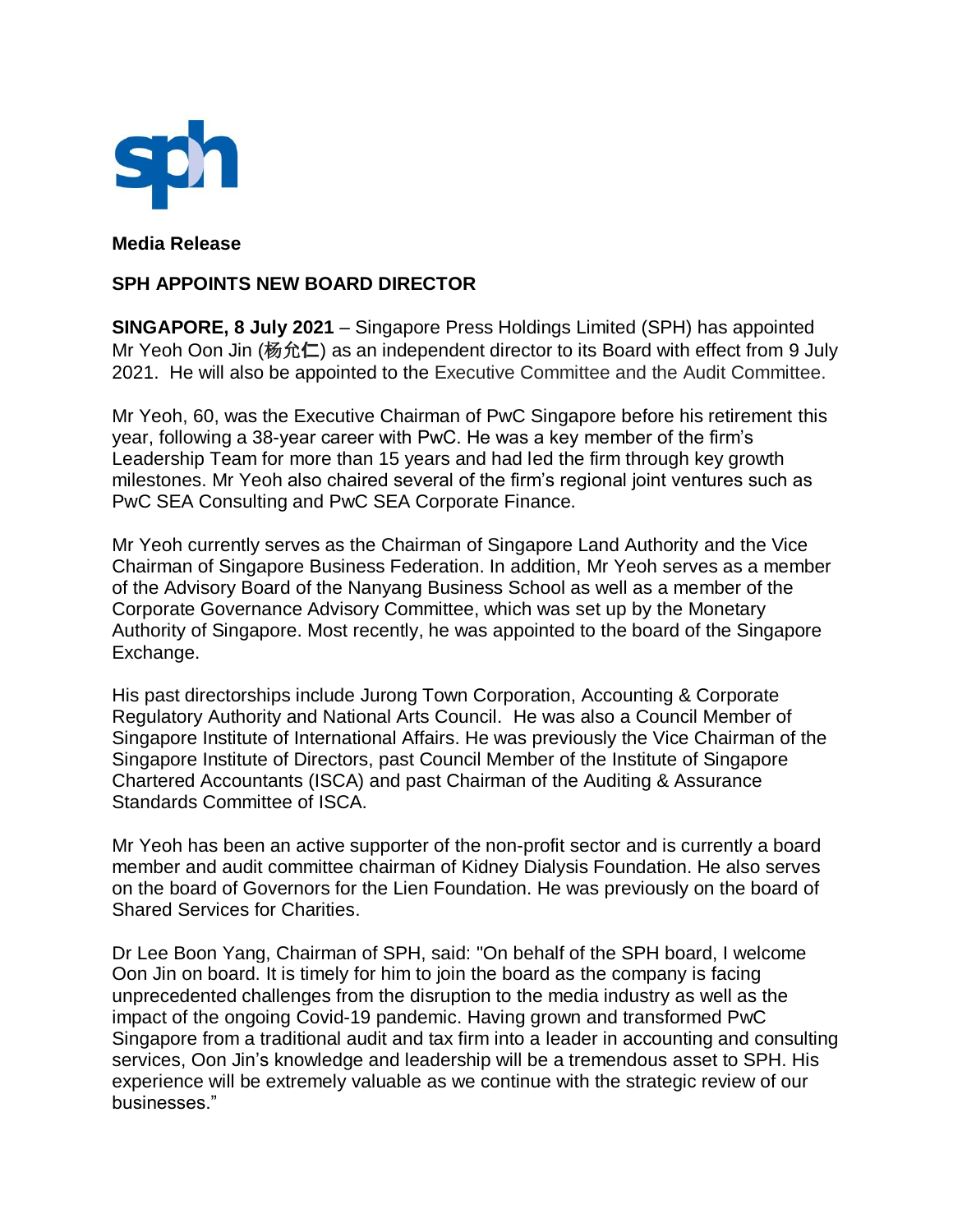Mr Yeoh Oon Jin said: "I'm honoured to be given this opportunity to join the SPH board. During this time of change for SPH, I'm glad to be able to tap on my experience to contribute to the company's strategic growth and success."

Enc: Photo of Mr Yeoh Oon Jin



**Issued by Singapore Press Holdings Ltd Regn. No. 198402868E**

## **For media queries, please contact:**

Lee Su Shyan (Ms) Head Corporate Communications & CSR Singapore Press Holdings Tel: +65 6319 1216 Email: [sushyan@sph.com.sg](mailto:sushyan@sph.com.sg)